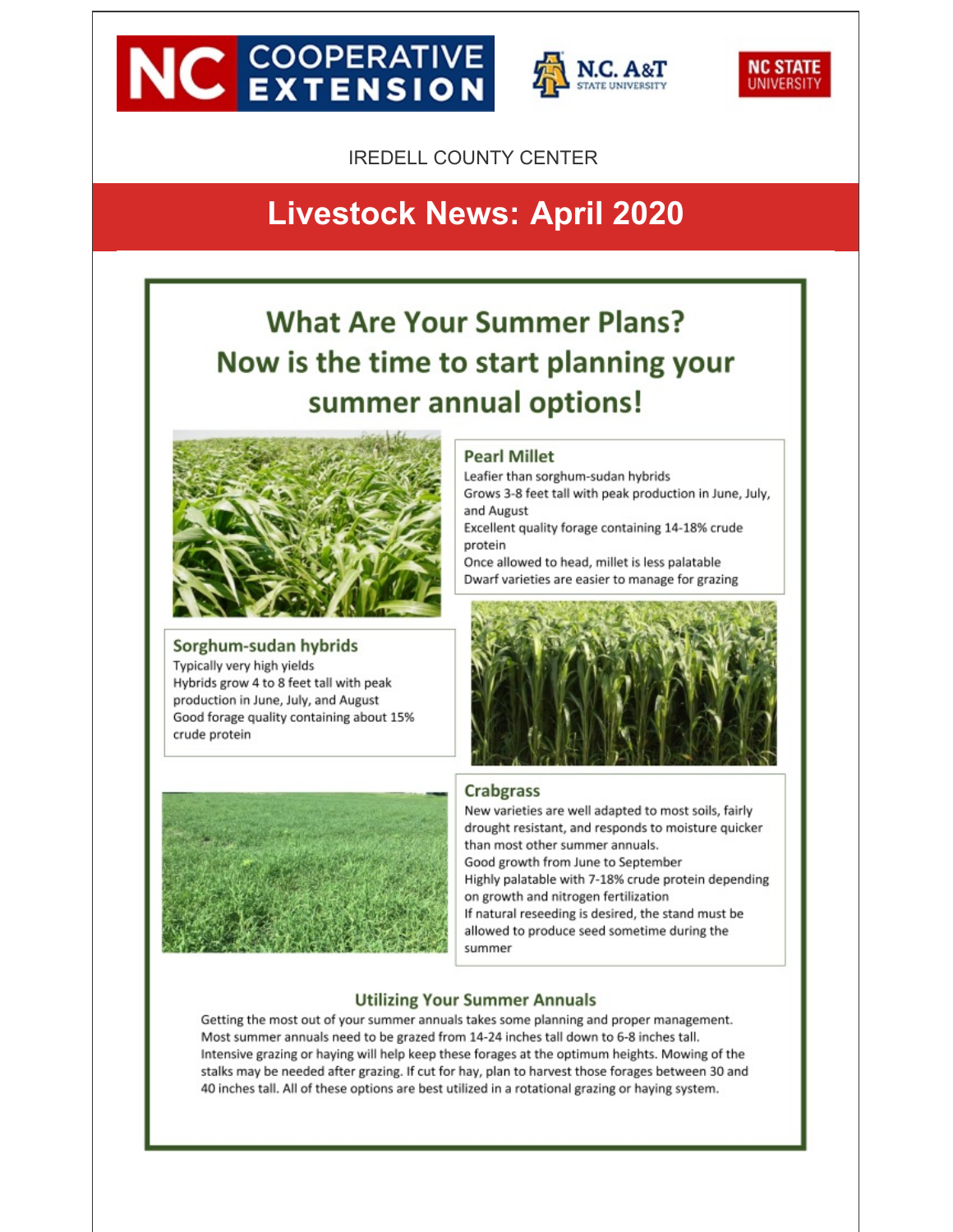

**Beef Quality Assurance Tips: Giving Injections**

It is always a good time to refresh your knowledge of the Beef Quality Assurance guidelines! Watch North Carolina Cooperative Extension Agent, Lauren Langley, demonstrate proper injection techniques.



## **Meat Suite**

MeatSuite is an online marketing tool to help customers easily find locally produced meat in bulk. Whether you normally sell in whole/halves/quarters or by the retail cut, we hope that you will join MeatSuite by creating a farm profile and listing bulk meat products for sale. Please keep in mind, a large purchase may not be in the budget for some customers, so consider putting together a few options for bulk boxes at various price points. By offering some bulk boxes at various price points (i.e. \$50, \$100, \$200) you can include a variety of cuts that helps you move more than just the prime cuts.

#### [Learn](http://r20.rs6.net/tn.jsp?f=001-pPXlIzaFUEIdHfqWocUMyDIk3bs8gPutVav0Scu0x7RkaaHU88-eywdK7RZLNtrhn9DDizfc3oABH1q3HP6x_J4D4S9VlKmRjlO3w7qyhq58GIjrHMb-RT_ZGjTe-5Uc93Q2uidzBSRObjA9fobW6v66-KGi9oAgAsVUsYVcrA=&c=&ch=) more



# **Pasture Weed Spotlight: Dog Fennel**

Dog fennel is a native perennial plant found across much of the southeastern United States.Most dog fennel growth occurs from rosettes that have overwintered low to the ground during the cool season. However, once the soil temperature reached a constant 65°F, seeds will sprout as well. Dog fennel tend to grow in a single shoot without any large branching up to eight feet in height. Dormancy typically occurs from January to March. Bolting of the plant occurs from April to June. Dog fennel can be controlled with herbicides when it is actively growing and under 20 inches tall.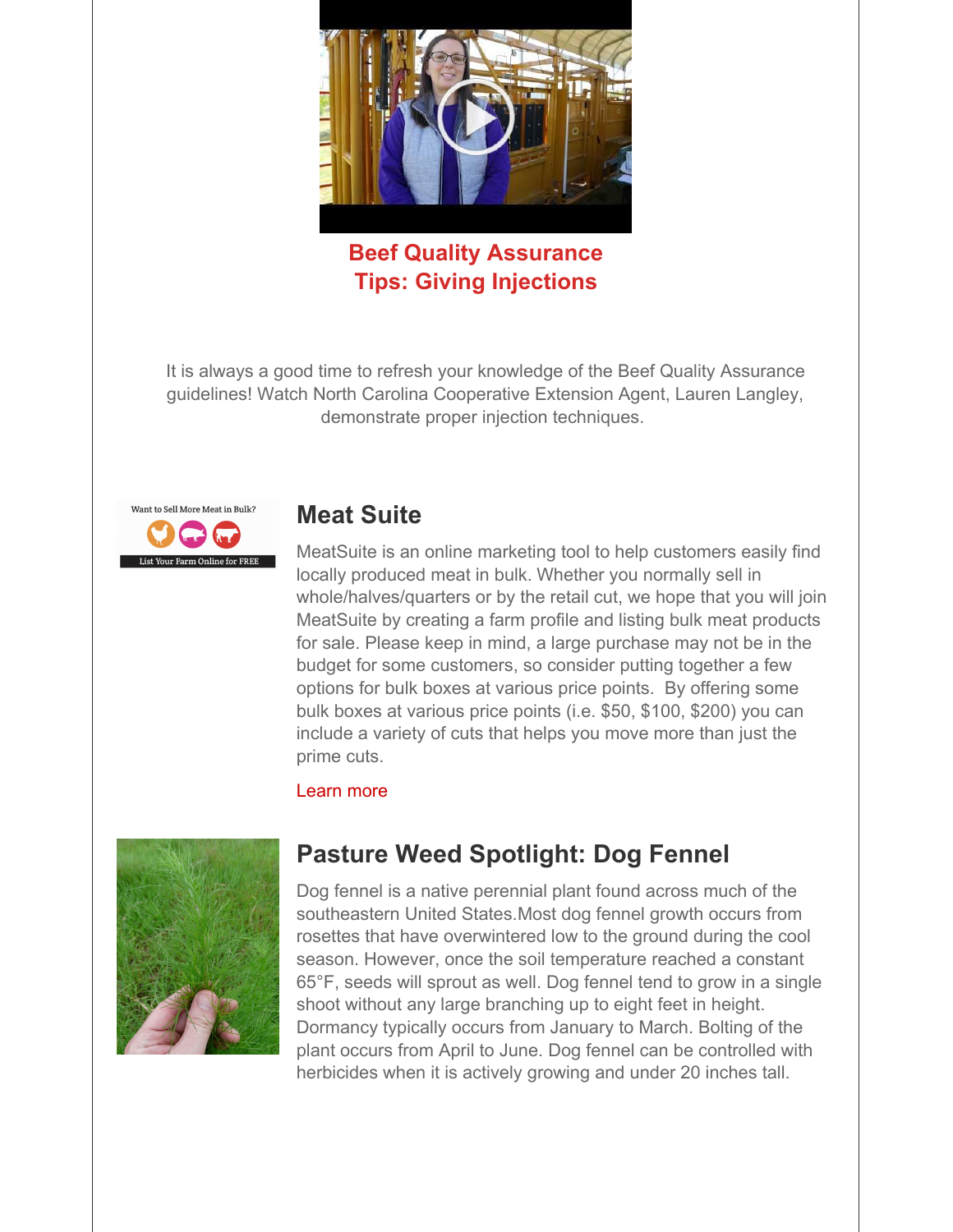

ALAMANCE COUNTY COOPERATIVE EXTENSION

# LIVESTOCK WEBINAR **SERIES**

April 16: Equine Pasture Management Tips April 23: Getting Started Selling Local Meats April 30: Caring For Your New Chicks

May 7: Small Ruminant Pasture Management Tips May 14: Managing Fire Ants in Pastures May 21: Parasite Control in Cattle

# 6:30 p.m. | Free | Registration Required:

## https://go.ncsu.edu/livestockseries20

Questions? Contact: Lauren Langley at 336.266.0702 or lauren langley@ncsu.edu



Accommodation requests related to a disability should be made by April 9, 2020 to Lauren Langley, lauren\_langley@ncsu.edu or 336-570-6740.<br>NC State University and N.C. A&T State University are collectively committed to pos

#### **Click here to [register!](http://r20.rs6.net/tn.jsp?f=001-pPXlIzaFUEIdHfqWocUMyDIk3bs8gPutVav0Scu0x7RkaaHU88-eywdK7RZLNtr7-Fud-WOH6GV0MpK8JBYYsSmQApiBRnHJ4mALb5OUq56DVShJXUJj85LfkJKP0vEAKkALGPu-yGFGhEi9lttC_spglpV2X2XVWFhktAvX7XBYjt77BguO7YvDUfZGXBO&c=&ch=)**

### **Helpful Links**

NCSU Extension Forage [Resources](http://r20.rs6.net/tn.jsp?f=001-pPXlIzaFUEIdHfqWocUMyDIk3bs8gPutVav0Scu0x7RkaaHU88-eywdK7RZLNtrMtEBxSV4cCb_A8MOcRaTTI7POOo659dKBtLXJEwqvoytnoj5bSioqwR7V-EZ774iQVa5P9G2XmaPT41GkBIIq80c9c228jOTxHJ_BzYMaD1_WzYWrMJ5pg==&c=&ch=) »

NCSU Extension Beef Cattle [Resources](http://r20.rs6.net/tn.jsp?f=001-pPXlIzaFUEIdHfqWocUMyDIk3bs8gPutVav0Scu0x7RkaaHU88-eywdK7RZLNtrLeV40R0UKM0Hp93V7MUBXruBpW2ZSVrbGv72Q38lw0q33hTyi_tLodhZ6jxBLDERafNua-28gKG2QWRAl5YvKsVc6U-2cm_wI459edHNIZyiP2iBjZ3ywg==&c=&ch=) »

North Carolina [Cattlemen's](http://r20.rs6.net/tn.jsp?f=001-pPXlIzaFUEIdHfqWocUMyDIk3bs8gPutVav0Scu0x7RkaaHU88-eywdK7RZLNtrFgqjRfhpfWYClF4BY2XGZtuiikoGGtNCDSJ167O0Ofnrx2qj8_7ZhYhLZX-iBJzjVqzKm6pJXEaV6_zWjeQYEdC0VYhBUIw9xb49qMZ6P5E=&c=&ch=) Association »